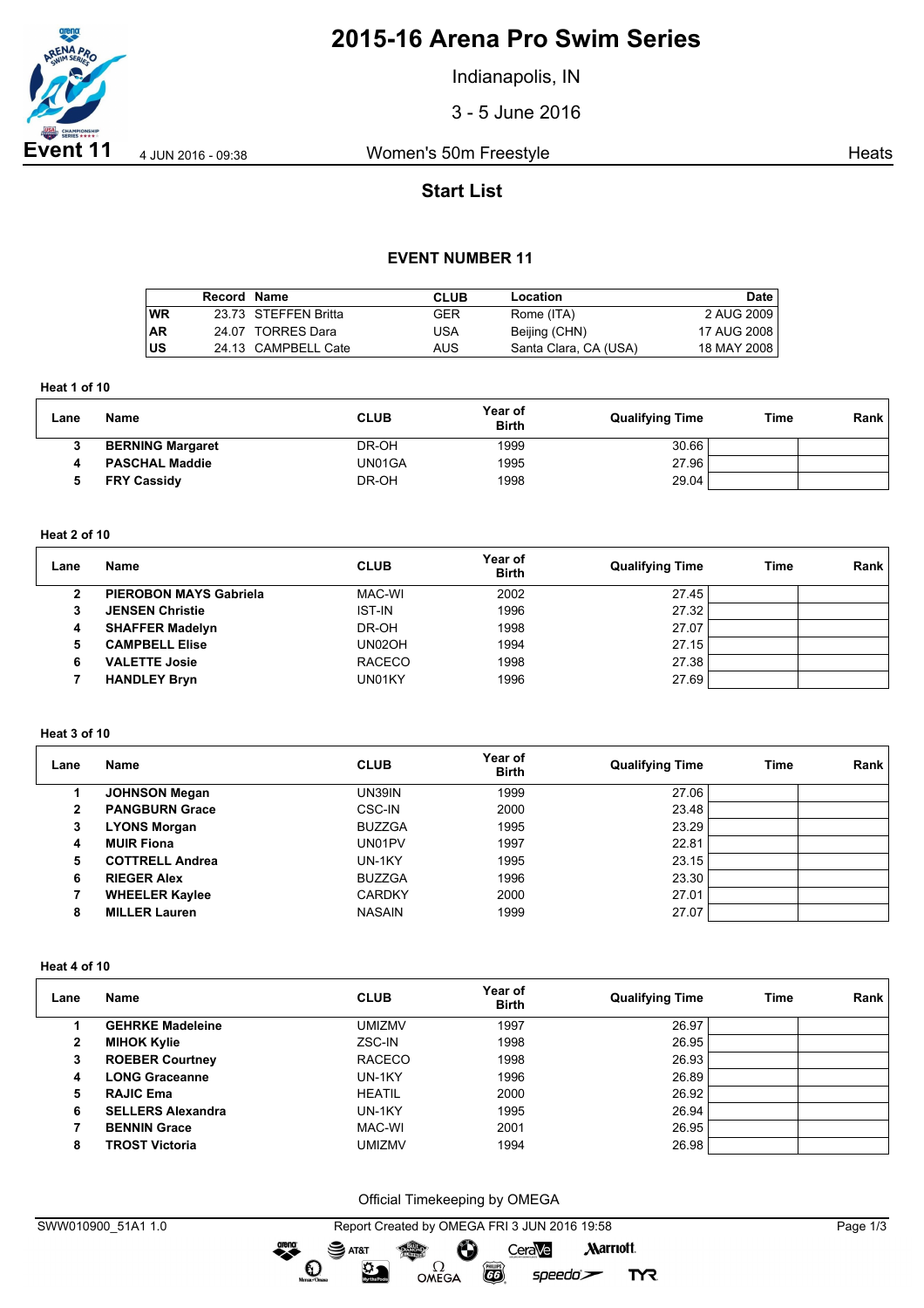

# **2015-16 Arena Pro Swim Series**

Indianapolis, IN

3 - 5 June 2016

**Event 11** 4 JUN 2016 - 09:38 Women's 50m Freestyle **Heats** Heats

# **Start List**

# **EVENT NUMBER 11**

**Heat 5 of 10**

| Lane | <b>Name</b>               | <b>CLUB</b>   | Year of<br><b>Birth</b> | <b>Qualifying Time</b> | <b>Time</b> | Rank |
|------|---------------------------|---------------|-------------------------|------------------------|-------------|------|
|      | <b>PATTERSON Margaret</b> | UN-1KY        | 1994                    | 26.86                  |             |      |
| 2    | <b>ROTHROCK Trude</b>     | <b>CSC-IN</b> | 1999                    | 26.84                  |             |      |
| 3    | <b>BUKOWSKI Racheal</b>   | S-MI          | 1995                    | 26.78                  |             |      |
| 4    | <b>DRISCOLL Hannah</b>    | UN02CO        | 1995                    | 26.68                  |             |      |
| 5    | <b>BARTEL Zoe</b>         | <b>FASTCO</b> | 2000                    | 26.72                  |             |      |
| 6    | <b>GROOMS Rachel</b>      | UN-1KY        | 1996                    | 26.81                  |             |      |
|      | <b>JONES Iliana</b>       | <b>UMIZMV</b> | 1996                    | 26.85                  |             |      |
| 8    | <b>MAGNUSON Hannah</b>    | UN-1KY        | 1996                    | 26.89                  |             |      |

### **Heat 6 of 10**

| Lane | Name                   | <b>CLUB</b>   | Year of<br><b>Birth</b> | <b>Qualifying Time</b> | Time | Rank |
|------|------------------------|---------------|-------------------------|------------------------|------|------|
|      | <b>POSTOLL Rebecca</b> | CW-MI         | 1997                    | 26.55                  |      |      |
| 2    | <b>SMITH Kendall</b>   | <b>CSC-IN</b> | 1997                    | 26.50                  |      |      |
| 3    | <b>CAMERON Emily</b>   | <b>ABSCGA</b> | 1994                    | 26.47                  |      |      |
| 4    | <b>BALL Emma</b>       | SO-US         | 1998                    | 26.42                  |      |      |
| 5    | <b>EIBER Laurel</b>    | <b>ACESCO</b> | 1998                    | 26.43                  |      |      |
| 6    | LAIRD Lexi             | <b>CSC-IN</b> | 1993                    | 26.47                  |      |      |
|      | <b>BRAUN Erika</b>     | MOR-NC        | 1972                    | 26.53                  |      |      |
| 8    | <b>HASKETT Grace</b>   | UN42IN        | 1998                    | 26.59                  |      |      |

### **Heat 7 of 10**

| Lane         | Name                     | <b>CLUB</b>   | Year of<br><b>Birth</b> | <b>Qualifying Time</b> | Time | Rank |
|--------------|--------------------------|---------------|-------------------------|------------------------|------|------|
|              | <b>RAJIC Gabriela</b>    | <b>IST-IN</b> | 1996                    | 26.37                  |      |      |
| $\mathbf{2}$ | <b>CLEVENGER Robyn</b>   | $UN-1IN$      | 1997                    | 26.35                  |      |      |
| 3            | <b>FROST Madeline</b>    | CW-MI         | 1994                    | 26.26                  |      |      |
| 4            | <b>AUCKLEY Danielle</b>  | <b>BA-IN</b>  | 1997                    | 26.23                  |      |      |
| 5            | <b>PAN Angela</b>        | SO-US         | 1999                    | 26.25                  |      |      |
| 6            | <b>BAKER Hannah</b>      | <b>MACHPV</b> | 1998                    | 26.29                  |      |      |
|              | <b>ALBIERO Gabriela</b>  | <b>CARDKY</b> | 2002                    | 26.35                  |      |      |
| 8            | <b>ROCKETT Alexandra</b> | <b>IST-IN</b> | 1995                    | 26.41                  |      |      |

Official Timekeeping by OMEGA

dreng: